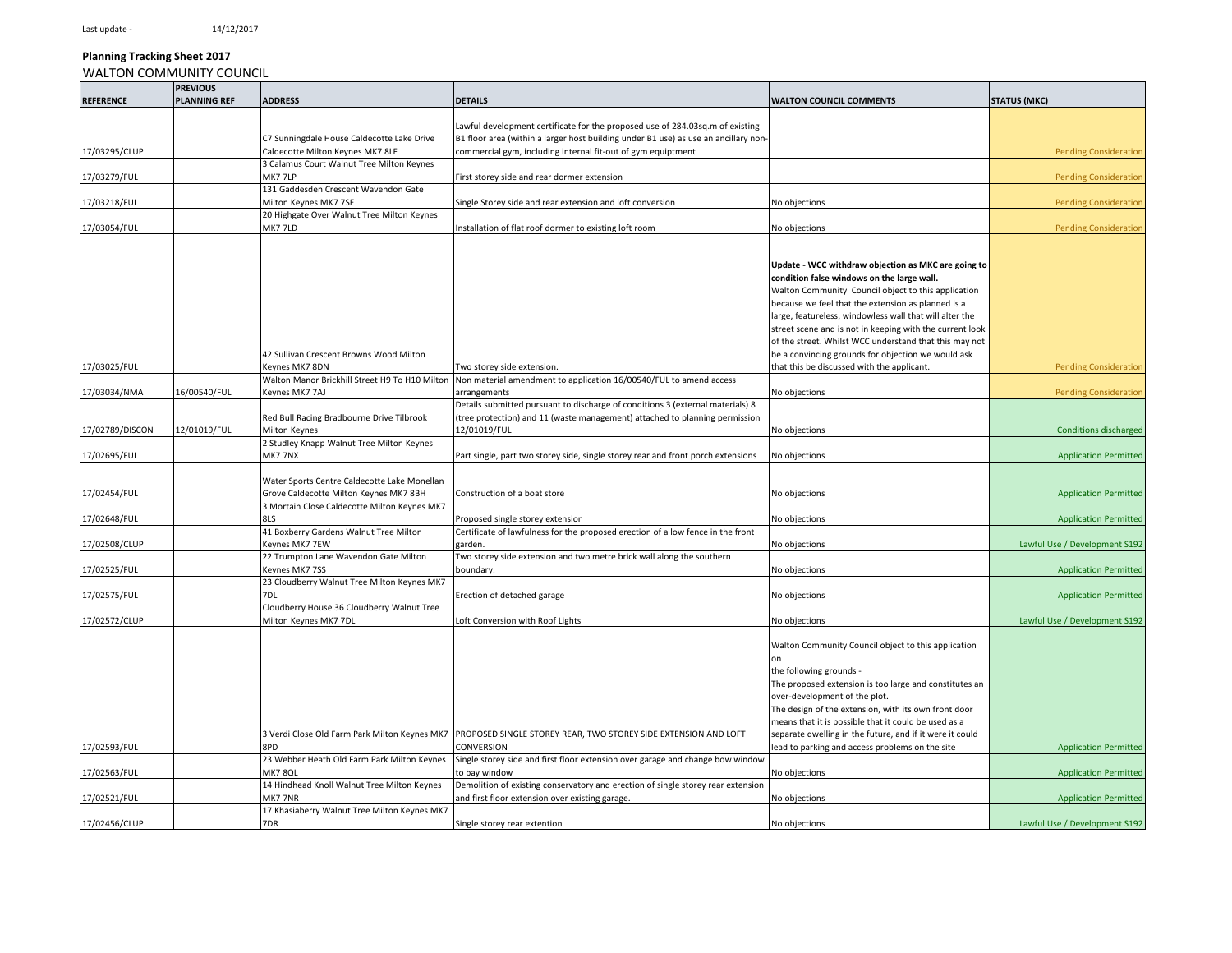## **Planning Tracking Sheet 2017** WALTON COMMUNITY COUNCIL

|                  | <b>PREVIOUS</b>     |                                                |                                                                                                                                      |                                                           |                                 |
|------------------|---------------------|------------------------------------------------|--------------------------------------------------------------------------------------------------------------------------------------|-----------------------------------------------------------|---------------------------------|
| <b>REFERENCE</b> | <b>PLANNING REF</b> | <b>ADDRESS</b>                                 | <b>DETAILS</b>                                                                                                                       | <b>WALTON COUNCIL COMMENTS</b>                            | <b>STATUS (MKC)</b>             |
|                  |                     |                                                |                                                                                                                                      |                                                           |                                 |
|                  |                     |                                                |                                                                                                                                      | Walton Community Council object to this application       |                                 |
|                  |                     |                                                |                                                                                                                                      | on the following grounds.                                 |                                 |
|                  |                     |                                                |                                                                                                                                      | The proposed extension is disproportionate to the size    |                                 |
|                  |                     |                                                |                                                                                                                                      | of the original dwelling.                                 |                                 |
|                  |                     |                                                |                                                                                                                                      | The proposed extension is too large for the plot and      |                                 |
|                  |                     |                                                |                                                                                                                                      | will be an overdevelopment of the plot.                   |                                 |
|                  |                     |                                                |                                                                                                                                      | The loss of the turning head on the driveway will mean    |                                 |
|                  |                     |                                                |                                                                                                                                      | that vehicles will have to reverse out of the driveway    |                                 |
|                  |                     |                                                |                                                                                                                                      | and this will be a danger to other road users and to      |                                 |
|                  |                     | 7 Rosebay Close Walnut Tree Milton Keynes      | Two storey front extension to existing dwelling house and conversion of existing people using the redway / footpath that crosses the |                                                           |                                 |
| 17/02376/FUL     |                     | MK77BL                                         | garage into private gymnasium                                                                                                        | road at the driveway entrance.                            | <b>Application Permitted</b>    |
|                  |                     |                                                | Certification of lawful for the proposed garage conversion to allow kitchen                                                          |                                                           |                                 |
|                  |                     | 87 Studley Knapp Walnut Tree Milton Keynes     | extension, internal reconfiguration of ground and first floor spaces and                                                             |                                                           |                                 |
| 17/02380/CLUP    |                     | MK7 7NF                                        | modifications to existing windows and doors.                                                                                         |                                                           | Lawful Use / Development S192   |
|                  |                     |                                                |                                                                                                                                      | No objections                                             |                                 |
|                  |                     |                                                |                                                                                                                                      |                                                           |                                 |
|                  |                     |                                                | Refurbishment of the single-storey entrance volume with minor alterations to                                                         |                                                           |                                 |
|                  |                     |                                                | the hard landscaped area at the front. External decoration works to external                                                         |                                                           |                                 |
|                  |                     | St Andrews House 71 - 81 Caldecotte Lake Drive | fenestration, metalwork, rain water goods and roof eaves.                                                                            |                                                           |                                 |
| 17/02329/FUL     |                     | Caldecotte Milton Keynes                       | nstallation of new free-standing building name sign.                                                                                 | No objections                                             | <b>Application Permitted</b>    |
|                  |                     | St Andrews House 71 - 81 Caldecotte Lake Drive |                                                                                                                                      |                                                           |                                 |
| 17/02330/ADV     |                     | Caldecotte Milton Keynes                       | Advertisement consent for free-standing building name sign.                                                                          | No objections                                             | <b>Application Permitted</b>    |
|                  |                     | 3 Saunders Close Wavendon Gate Milton Keynes   |                                                                                                                                      |                                                           |                                 |
| 17/02221/FUL     |                     | MK77RS                                         | Proposed single storey side / rear extensions                                                                                        | No objections                                             | <b>Application Permitted</b>    |
|                  |                     | 6 Martell Close Caldecotte Milton Keynes MK7   |                                                                                                                                      |                                                           |                                 |
| 17/02204/FUL     |                     | 8AG                                            | Single storey rear and side extension.                                                                                               | No objections                                             | <b>Application Permitted</b>    |
|                  |                     | Old Oaks 3 Luttlemarsh Walton Park Milton      |                                                                                                                                      |                                                           |                                 |
| 17/02203/FUL     |                     | Keynes MK7 7JD                                 | First floor extension over garage                                                                                                    | No objections                                             | <b>Application Permitted</b>    |
|                  |                     | 95 Studley Knapp Walnut Tree Milton Keynes     | Certificate of lawfulness for the porposed loft conversion with rooflights to                                                        |                                                           |                                 |
| 17/02155/CLUP    |                     | MK7 7NF                                        | front and rear and rear roofslopes                                                                                                   | No objections                                             | Lawful Use / Development S192   |
|                  |                     | 60 Gaddesden Crescent Wavendon Gate Milton     | Certificate of lawfulness for the proposed loft conversion with dormer                                                               |                                                           |                                 |
| 17/02136/CLUP    |                     | Keynes MK7 7SQ                                 | extension to rear roofslope and rooflights to front roofslope                                                                        | No objections                                             | Lawful Use / Development S192   |
|                  |                     | 6 Ireland Close Browns Wood Milton Keynes      |                                                                                                                                      |                                                           |                                 |
| 17/02029/FUL     |                     | <b>MK7 8EQ</b>                                 | Single storey front extension                                                                                                        | No objections                                             | <b>Application Permitted</b>    |
|                  |                     | 24 Long Ayres Caldecotte Milton Keynes MK7     |                                                                                                                                      |                                                           |                                 |
| 17/01898/FUL     |                     | <b>RHF</b>                                     | Proposed two storey rear extension                                                                                                   | No objections                                             | <b>Application Permitted</b>    |
|                  |                     | 4A Taverner Close Old Farm Park Milton Keynes  | Certificate of lawfulness for proposed loft conversion including 3 roof lights to                                                    |                                                           |                                 |
| 17/01844/CLUP    |                     | MK7 8PJ                                        | front roof pane and box dormer to rear elevation                                                                                     | No objections                                             | Unlawful Use / Development s192 |
|                  |                     |                                                |                                                                                                                                      |                                                           |                                 |
|                  |                     |                                                |                                                                                                                                      |                                                           |                                 |
|                  |                     |                                                |                                                                                                                                      | Update - After receiving further details, WCC has now     |                                 |
|                  |                     |                                                |                                                                                                                                      |                                                           |                                 |
|                  |                     |                                                |                                                                                                                                      | objected to this application and asked that it be         |                                 |
|                  |                     |                                                |                                                                                                                                      | referred to Development Control Committee                 |                                 |
|                  |                     |                                                |                                                                                                                                      | Walton Community Council, whilst not objecting to this    |                                 |
|                  |                     |                                                |                                                                                                                                      | application, would like to know where the application     |                                 |
|                  |                     |                                                |                                                                                                                                      | form can be viewed, as it is not on the website, and      |                                 |
|                  |                     |                                                |                                                                                                                                      | also the planned access to the building, as there is only |                                 |
|                  |                     | Harley Hall Milton Road Walton Hall Milton     | Change of use from cycle club (use class D2) to storage and workshop (use class                                                      | a small path running to it at the moment and no           |                                 |
| 17/01378/FUL     |                     | Keynes MK7 7AL                                 | B1c & B8)                                                                                                                            | ndication of improving this on the documents.             | <b>Pending Consideration</b>    |
|                  |                     | 51 Wadesmill Lane Caldecotte Milton Keynes     |                                                                                                                                      |                                                           |                                 |
| 17/01824/CLUP    |                     | MK78LW                                         | Certificate of lawfulness for proposed part garage conversion                                                                        | No objections                                             | Lawful Use / Development S192   |
|                  |                     | Site A Towergate Groveway V11 To H8 Milton     |                                                                                                                                      |                                                           |                                 |
| 17/01815/EIASCR  |                     | Keynes                                         | Environmental screening opinion requst of approximately 170 dwellings                                                                | No objections                                             | <b>EIA Not required</b>         |
|                  |                     |                                                |                                                                                                                                      |                                                           |                                 |
|                  |                     | 6 Farjeon Court Old Farm Park Milton Keynes    | Certificate of lawfulness for proposed demolition of existing conservatory and                                                       |                                                           |                                 |
| 17/01775/CLUP    |                     | MK7 8RE                                        | erection of single storey rear extension and to enlarge window in rear elevation                                                     | No objections                                             | Lawful Use / Development S192   |
|                  |                     | 43 Boxberry Gardens Walnut Tree Milton         |                                                                                                                                      |                                                           |                                 |
| 17/01733/CLUP    |                     | Keynes MK7 7EW                                 | Erection of fence to the front of property                                                                                           | No objections                                             | Lawful Use / Development S192   |
|                  |                     |                                                |                                                                                                                                      |                                                           |                                 |
|                  |                     |                                                | Details submitted pursuant to discharge of conditions 5 (levels), 6 (external                                                        |                                                           |                                 |
|                  |                     | Land At Limbaud Close Chase Avenue Walton      | materials), 9 (boundary treatments), 10 (landscaping), 13 (Vehicular access) and                                                     |                                                           |                                 |
| 17/01638/DISCON  | 13/02569/OUT        | Park Milton Keynes                             | 16 (footpath link) attached to planning application 13/02569/OUT                                                                     |                                                           | Details approved                |
|                  |                     |                                                |                                                                                                                                      | No objections                                             |                                 |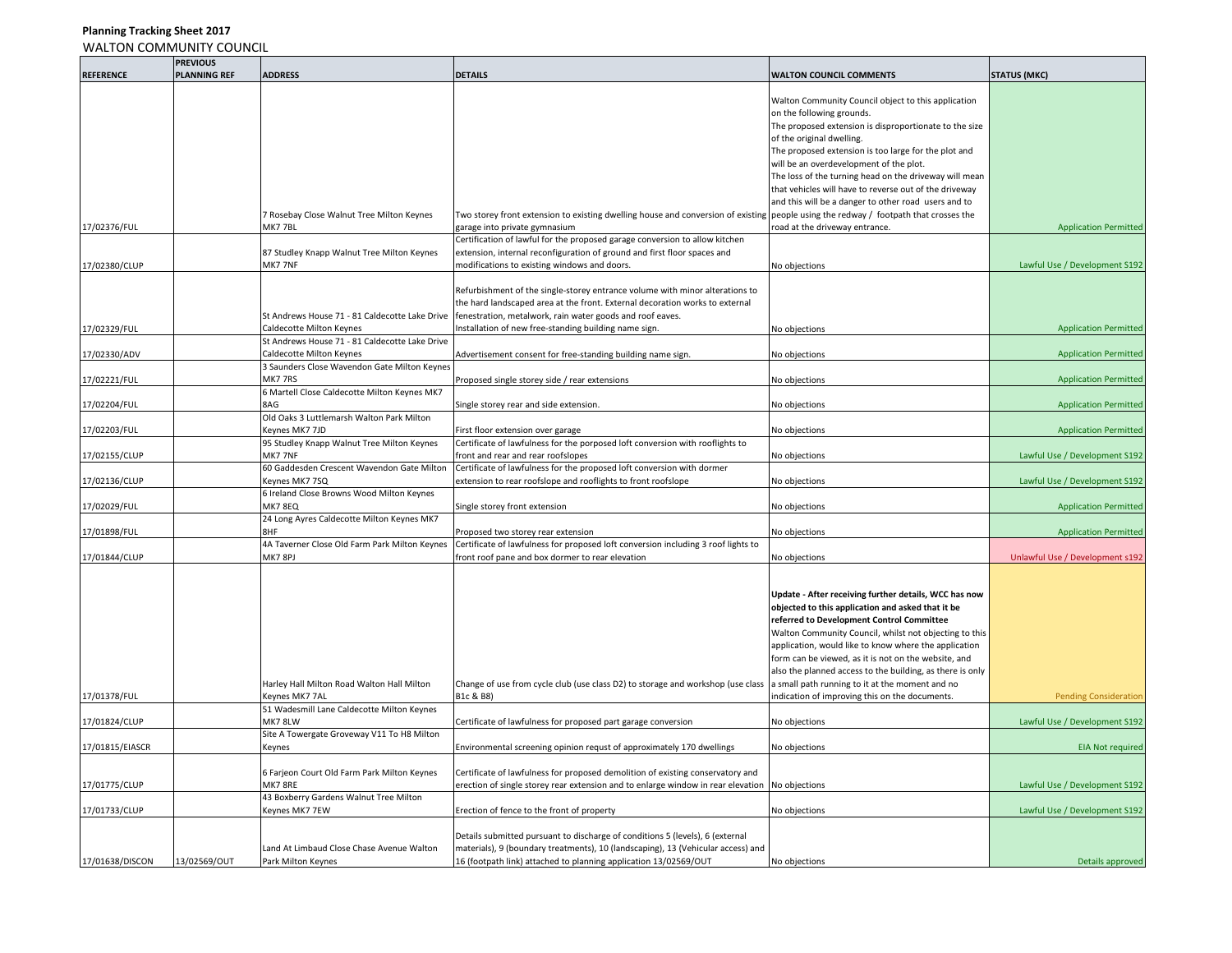# **Planning Tracking Sheet 2017**

WALTON COMMUNITY COUNCIL

|                  | <b>PREVIOUS</b>     |                                               |                                                                                 |                                                              |                                     |
|------------------|---------------------|-----------------------------------------------|---------------------------------------------------------------------------------|--------------------------------------------------------------|-------------------------------------|
| <b>REFERENCE</b> | <b>PLANNING REF</b> | <b>ADDRESS</b>                                | <b>DETAILS</b>                                                                  | <b>WALTON COUNCIL COMMENTS</b>                               | <b>STATUS (MKC)</b>                 |
|                  |                     | Red Bull Racing Bradbourne Drive Tilbrook     | Details submitted pursuant to discharge of condition 12 (recycled materials)    |                                                              |                                     |
| 17/01566/DISCON  | 12/01019/FUL        | Milton Keynes                                 | attached to planning permission 12/01019/FUL                                    | No objections                                                | Details approved                    |
|                  |                     | 24 Long Ayres Caldecotte Milton Keynes MK7    | Non material amendment to application 15/00597/FUL to add a ground floor        |                                                              |                                     |
| 17/01481/NMA     | 15/00597/FUL        | <b>BHF</b>                                    | vindow to side elevation                                                        | No objections                                                | <b>Application refused</b>          |
|                  |                     | 20 Ravel Close Old Farm Park Milton Keynes    |                                                                                 |                                                              |                                     |
| 17/01485/FUL     |                     | MK7 8EY                                       | Single storey rear extension                                                    | No objections                                                | <b>Application Permitted</b>        |
|                  |                     | 11 Beales Lane Walton Park Milton Keynes MK7  |                                                                                 |                                                              |                                     |
| 17/01457/FUL     |                     | 7HB                                           | Single storey rear extension                                                    | No objections                                                | <b>Application Permitted</b>        |
|                  |                     | 9 Ravel Close Old Farm Park Milton Keynes MK7 |                                                                                 |                                                              |                                     |
| 17/01442/CLUP    |                     | 8EY                                           | Certificate of lawfulness for a proposed single storey rear extension           | No objections                                                | Lawful Use / Development S192       |
|                  |                     | 38 Tredington Grove Caldecotte Milton Keynes  |                                                                                 |                                                              |                                     |
| 17/01425/FUL     |                     | MK78LR                                        | Proposed single storey rear extension                                           | No objections                                                | <b>Application Permitted</b>        |
|                  |                     | 19 Bradbourne Drive Tilbrook Milton Keynes    |                                                                                 | No formal objections but have asked for parking              |                                     |
| 17/01284/FUL     |                     | <b>MK7 8AT</b>                                | Change of use of warehousing to office, with addition of new windows            | considerations to be considered.                             | <b>Application Permitted</b>        |
|                  |                     | 8 Norton Leys Wavendon Gate Milton Keynes     | Certificate of lawfulness for the proposed single storey rear extension and     |                                                              |                                     |
| 17/01266/CLUP    |                     | MK7 7TA                                       | detached single storey garden building                                          | No objections                                                | Lawful Use / Development S192       |
|                  |                     |                                               |                                                                                 |                                                              |                                     |
|                  |                     |                                               |                                                                                 |                                                              |                                     |
|                  |                     |                                               |                                                                                 | Objection withdrawn following updated parking                |                                     |
|                  |                     |                                               |                                                                                 | scheme. The Council object to this application on the        |                                     |
|                  |                     |                                               |                                                                                 | following grounds - The conversion of the garage into        |                                     |
|                  |                     |                                               |                                                                                 | living accommodation could lead to an increase in the        |                                     |
|                  |                     |                                               |                                                                                 | number of occupents in the property which would in           |                                     |
|                  |                     |                                               |                                                                                 | turn lead to an increase in parking demand. There is         |                                     |
|                  |                     |                                               |                                                                                 | not enough on street parking in the area to cope with        |                                     |
|                  |                     | 17 Boxberry Gardens Walnut Tree Milton        | Conversion of garage to form double bedroom with shower and basin ensuite       | current demand, leading to the vehicle entrance to the       |                                     |
| 17/00924/FUL     |                     | Keynes MK7 7EN                                | with internal staircase and replacement of garage door with a window            | allotment site often being blocked by parked cars.           | <b>Application Permitted</b>        |
|                  |                     |                                               |                                                                                 | UPDATE - Objection Withdrawn after updates frm               |                                     |
|                  |                     |                                               |                                                                                 | MKC. The Council object to this application on the           |                                     |
|                  |                     |                                               |                                                                                 | following grounds - The Council are concerned that a         |                                     |
|                  |                     |                                               |                                                                                 | separate annexe could, in the future, become a               |                                     |
|                  |                     | 6 Twyford Lane Walnut Tree Milton Keynes MK7  |                                                                                 | separate dwelling which could lead to increased              |                                     |
| 17/01093/FUL     |                     | 7BN                                           | Garage and office conversion to residential use to create annexe                | pressure on street parking.                                  | <b>Application Withdrawr</b>        |
|                  |                     | 30 Meadowsweet Walnut Tree Milton Keynes      | Single storey rear extension following removal of conservatory (Resubmission of |                                                              |                                     |
| 17/00950/FUL     | 17/00087/FUL        | <b>MK7 7BP</b>                                | 17/00087/FUL)                                                                   | No objections                                                | <b>Application Permitted</b>        |
|                  |                     | 3 Balfe Mews Old Farm Park Milton Keynes MK7  |                                                                                 |                                                              |                                     |
| 17/00796/CLUP    |                     | 8QR                                           | Erection of a single storey rear extension                                      | No objections                                                | Lawful Use / Development S192       |
|                  |                     | 7 Celandine Court Walnut Tree Milton Keynes   |                                                                                 |                                                              |                                     |
| 17/00806/FUL     |                     | MK77ES                                        | Single storey rear extension                                                    | No objections                                                | <b>Application Permitted</b>        |
|                  |                     | Red Bull Racing Bradbourne Drive Tilbrook     |                                                                                 |                                                              | <b>Advert Consent with Standard</b> |
| 17/00520/ADV     |                     | Milton Keynes                                 | Advertisement consent for 2 x internally illuminated panels at entrance to site | No objections                                                | Conditions                          |
|                  |                     |                                               |                                                                                 |                                                              |                                     |
|                  |                     |                                               |                                                                                 |                                                              |                                     |
|                  |                     |                                               |                                                                                 | The Council considered this application and object to it     |                                     |
|                  |                     |                                               |                                                                                 | on the following grounds -                                   |                                     |
|                  |                     |                                               |                                                                                 | The amended application has not addressed the                |                                     |
|                  |                     |                                               |                                                                                 | parking issues of the original application and so will still |                                     |
|                  |                     |                                               |                                                                                 | put too much pressure on visitor parking in the street.      |                                     |
|                  |                     |                                               |                                                                                 | The proposed development is inappropriate for the            |                                     |
|                  |                     |                                               |                                                                                 | area being of too large a footprint.                         |                                     |
|                  |                     | 8 Lavender Grove Walnut Tree Milton Keynes    | Erection of dwellinghouse attached to existing double garage and associated     | The proposed development would set an unwelcome              |                                     |
| 17/00827/FUL     | 17/00069/FUL        | MK7 7DB                                       | works (resubmission of 17/00069/FUL)                                            | precedent for garden development in the area.                | <b>Application Permitted</b>        |
|                  |                     |                                               | Single storey side and first floor extension above garage, conversion of one    |                                                              |                                     |
|                  |                     |                                               | garage including the removal of the door and insertion of a window and brick    |                                                              |                                     |
|                  |                     | 23 Webber Heath Old Farm Park Milton Keynes   | infilling, and change bow window to bay window (resubmission of                 |                                                              |                                     |
| 17/00860/FUL     | 16/01412/FUL        | MK7 8QL                                       | 16/01412/FUL)                                                                   | No objections                                                | <b>Application Permitted</b>        |
|                  |                     | 2 Cloudberry Walnut Tree Milton Keynes MK7    | Single storey rear extension partial garage conversion and rear dormer          |                                                              |                                     |
| 17/00727/FUL     |                     |                                               | lterations over garage                                                          | No objections                                                | <b>Application Permitted</b>        |
|                  |                     | 51 Monellan Crescent Caldecotte Milton Keynes | Certificate of lawfulness for the installation of five (5) No new Velux roof    |                                                              |                                     |
| 17/00600/CLUP    |                     | MK78NA                                        | windows into existing slate roof                                                |                                                              | Lawful Use / Development S192       |